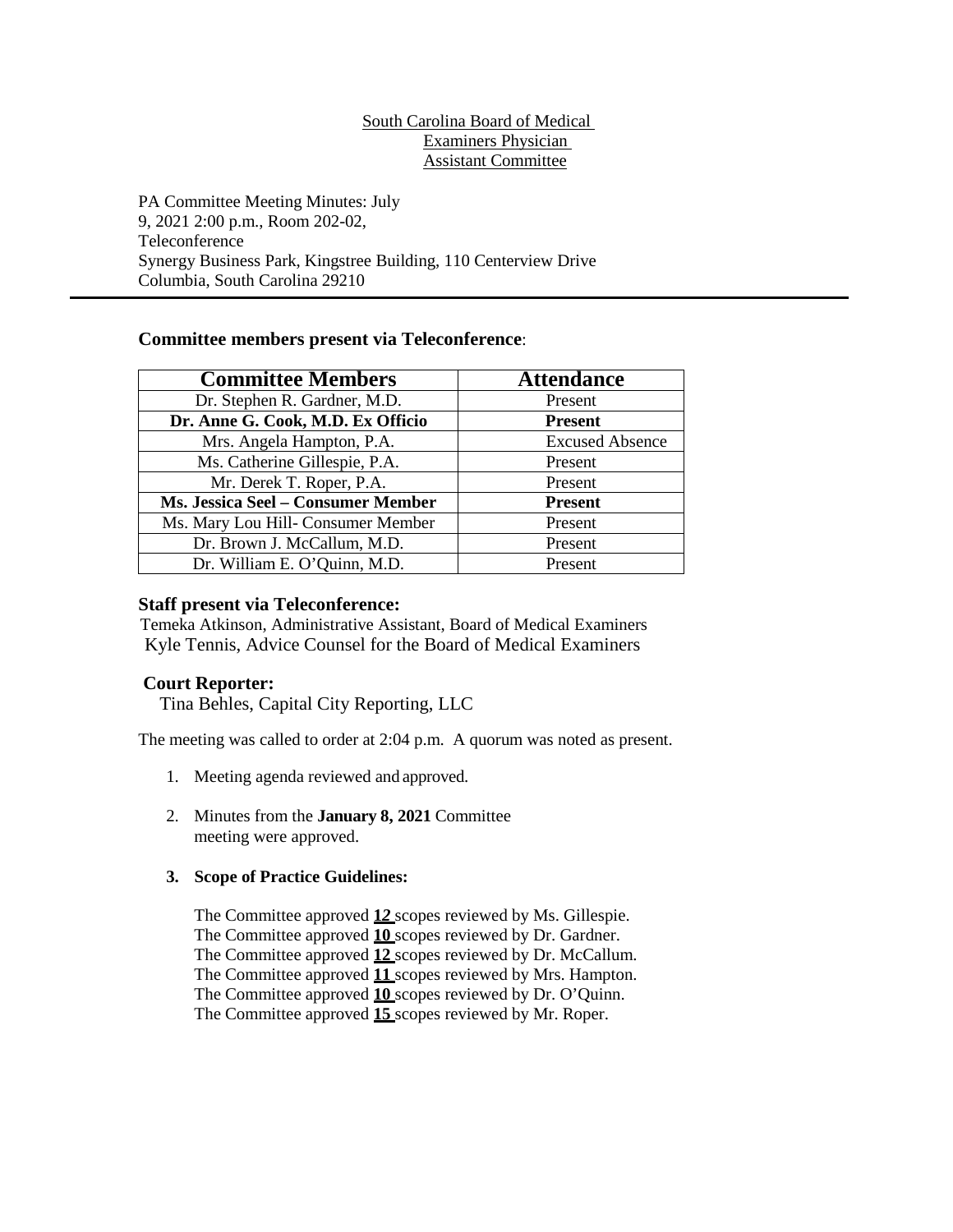4. Permanent Applicants: The Committee officially recommended for approval of **207** applicants for permanent licensure.

| 1.  | <b>Kelsey Alden Newberry</b>         |
|-----|--------------------------------------|
| 2.  | <b>Cameron Reed Lindler</b>          |
| 3.  | <b>Mary Grace Witkowski</b>          |
| 4.  | <b>Christopher Michael Trotter</b>   |
| 5.  | <b>Lauren Elizabeth Edwards</b>      |
| 6.  | <b>Nicole Ann Ochs</b>               |
| 7.  | <b>Augusta Jane Malpass</b>          |
| 8.  | Samurdhi Jayaweera Roberts           |
| 9.  | <b>Jonathan Tanner Hodgin</b>        |
| 10. | <b>Megan Joelle Larson</b>           |
| 11. | <b>Logan William Ellis</b>           |
| 12. | <b>Ashley Nicole Ham</b>             |
| 13. | <b>Sydney Elizabeth Murphy</b>       |
| 14. | <b>Ali Kareem</b>                    |
| 15. | <b>Madison Sherron Hanna</b>         |
| 16. | <b>Abigail Suzanna McElroy Muhly</b> |
| 17. | <b>Brittany Kierra Thompson</b>      |
| 18. | <b>Justin Blake Corbin</b>           |
| 19. | <b>William Miller</b>                |
| 20. | <b>Matthew John Hrvatin</b>          |
| 21. | <b>Laura Schmid Howle</b>            |
| 22. | <b>Ivana Kelly Perez</b>             |
| 23. | <b>Bralyn Perry Bennett Jr</b>       |
| 24. | <b>Danielle Nicole Kaplan</b>        |
| 25. | <b>Lauren Ashley Koch</b>            |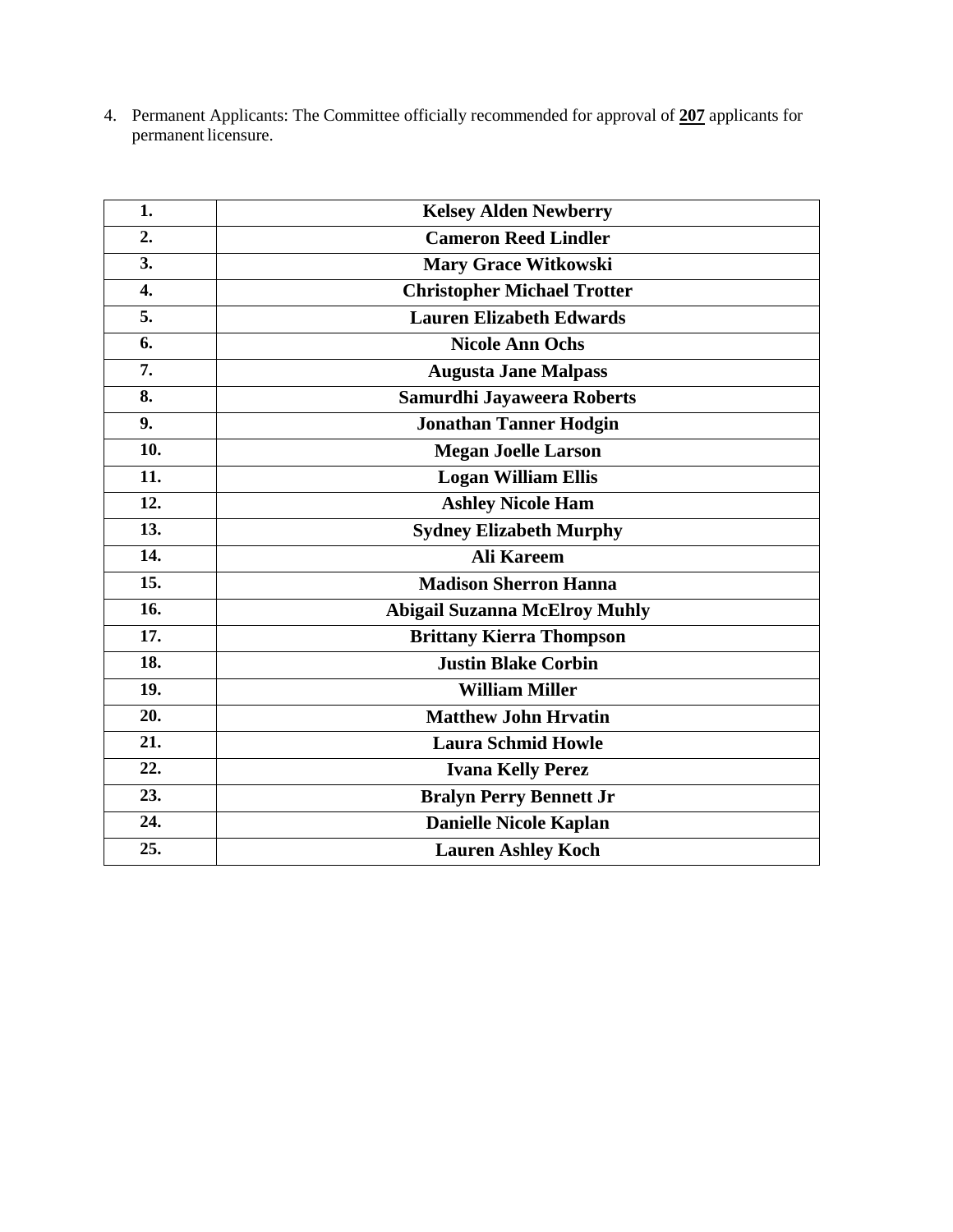| 26. | <b>Heather Sanders</b>                 |
|-----|----------------------------------------|
| 27. | <b>Abbey Kennedy Driggers</b>          |
| 28. | <b>Kimberly Nichole Kanupp</b>         |
| 29. | <b>Aerielle Brenae Sibert</b>          |
| 30. | <b>Ryan Eskridge Lee</b>               |
| 31. | <b>Katelyn Rae Genova</b>              |
| 32. | <b>James Ryan Hamilton</b>             |
| 33. | Cayla Ann Amodio                       |
| 34. | <b>Olivia Miles Dillenbeck</b>         |
| 35. | Mary L. Cudd                           |
| 36. | <b>Kathleen Marie Keiner</b>           |
| 37. | <b>Heather Ann Neal</b>                |
| 38. | <b>Chloe Leora Jean Luke Walbourne</b> |
| 39. | <b>Brittany Leigh Smith</b>            |
| 40. | <b>Alexandra Mary Fitzpatrick</b>      |
| 41. | <b>Chelsea Morgan Atkinson</b>         |
| 42. | <b>Joseph Dudding</b>                  |
| 43. | <b>Brian Scott Wirkus</b>              |
| 44. | <b>Rachel Hammett</b>                  |
| 45. | Robert Ostrowski Jr.                   |
| 46. | <b>Sydney Lynn Hampshire</b>           |
| 47. | <b>Jamie Leigh Iannace</b>             |
| 48. | <b>Matthew Ryan Bingham</b>            |
| 49. | <b>Elizabeth Brooke Johnson Smith</b>  |
| 50. | <b>Megan Elizabeth Keogh</b>           |
| 51. | <b>Carey Ray</b>                       |
| 52. | <b>Quentin Tyler Smalls</b>            |
| 53. | <b>Chelsea Scarlett Navarro</b>        |
| 54. | <b>Emily Hellesto</b>                  |
| 55. | Lisa Ferazzoli                         |
| 56. | <b>Grant Christian Bremer</b>          |
| 57. | <b>Sarah Xiao Jing Jarema</b>          |
| 58. | Diana Jo Remenar                       |
| 59. | Nicole Kahealani Casadona              |
| 60. | <b>Rebecca Danielle Triana</b>         |
| 61. | <b>Janet Adams Lescantz</b>            |
| 62. |                                        |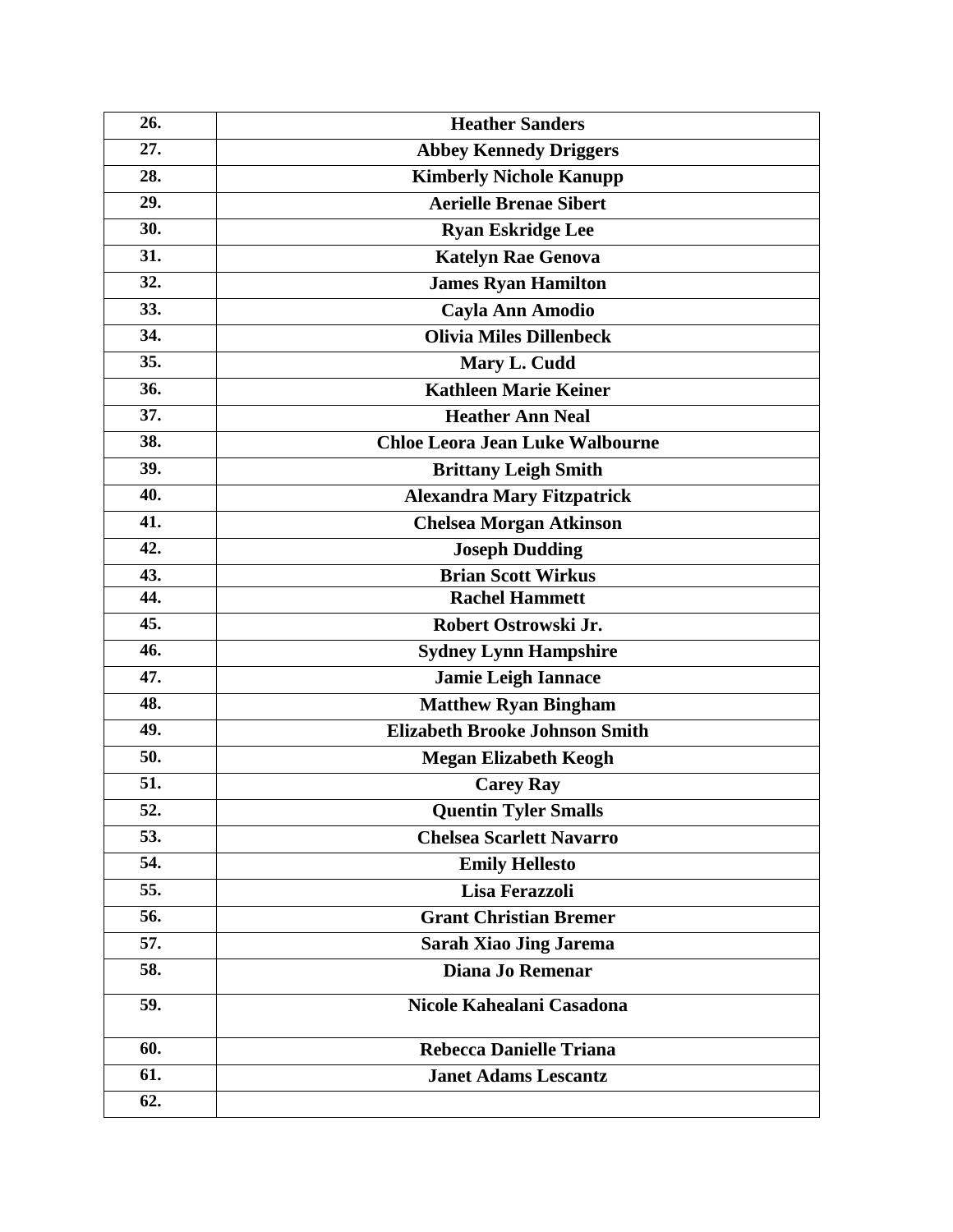| 63. | <b>Jacquelyn Joseph</b>            |
|-----|------------------------------------|
| 64. | <b>Katlyn Ann Smith</b>            |
| 65. | <b>Kailey Michael Coughlin</b>     |
| 66. | <b>Kaitlyn Taylor Gearhart</b>     |
| 67. | <b>Jordan Christopher Smith</b>    |
| 68. | <b>Hannah Brielle Glaab</b>        |
| 69. | <b>Adam Thomas Wyble</b>           |
| 70. | <b>Emily Wetzel</b>                |
| 71. | <b>Lauren Elizabeth Anderson</b>   |
| 72. | <b>Hannah Christina Culbreth</b>   |
| 73. | <b>Justin Hamil</b>                |
| 74. | <b>Cheryl Lori Zeidman</b>         |
| 75. | <b>Christa Anne Greenwood</b>      |
| 76. | <b>Shelby Wood</b>                 |
| 77. | <b>Ashley Bell</b>                 |
| 78. | <b>Christopher Van Nguyen</b>      |
| 79. | <b>Michael Robert Staversky</b>    |
| 80. | <b>Brittany Kaye Hadden</b>        |
| 81. | <b>Katherine Elizabeth Reddish</b> |
| 82. | <b>Dalan Daniel Garcia</b>         |
| 83. | <b>Caroline Morton</b>             |
| 84. | <b>Jared Dement</b>                |
| 85. | <b>Connor Gordley</b>              |
| 86. | <b>Wendy Riley</b>                 |
| 87. | <b>Jackie Kennedy</b>              |
| 88. | <b>Joseph Gyabaah</b>              |
| 89. | Victoria Anne O'Hara               |
| 90. | <b>Shayla V McDonald</b>           |
| 91. | Julia Lauren Chabai                |
| 92. | <b>Megan Schanck</b>               |
| 93. | <b>Kathryn Little</b>              |
| 94. | Ha Uyen Thi Dong                   |
| 95. | <b>Bethany Houser Nguyen</b>       |
| 96. | <b>Andrea Marie Johnson</b>        |
| 97. | <b>Steven Jon Bosc II</b>          |
| 98. | <b>Alessandra Goetz</b>            |
| 99. | <b>Amanda Bartsch</b>              |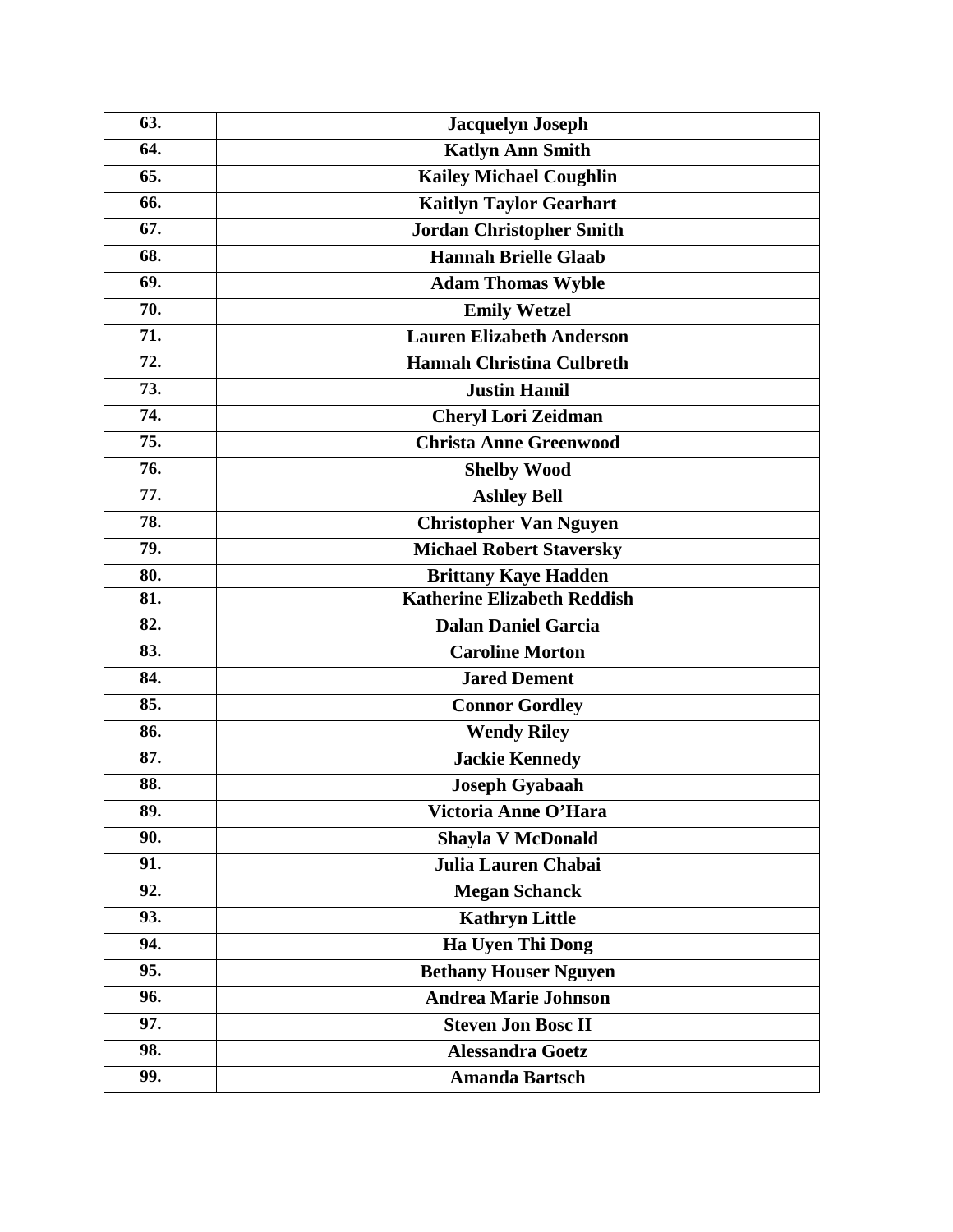| 100.               | Sejal Bhula                          |
|--------------------|--------------------------------------|
| 101.               | Maria A. Bogdanova                   |
| 102.               | <b>Anne Claire Gaskin</b>            |
| 103.               | <b>Katey Lynn Gray</b>               |
| 104.               | <b>Amanda Nicole Stumpp</b>          |
| 105.               | <b>Jessica Heath Mitchell</b>        |
| 106.               | <b>Desiree Nichole Casey</b>         |
| 107.               | <b>Joanne Sujitra Daniel</b>         |
| 108.               | <b>Morgan Elizabeth Edwards</b>      |
| 109.               | <b>Ashley Lauren Colatriano</b>      |
| 110.               | <b>Kunhee Lee</b>                    |
| 111.               | <b>Chad Staples</b>                  |
| 112.               | <b>Anna Lashkarev</b>                |
| 113.               | <b>Kennah Johnson Brearley</b>       |
| 114.               | <b>Torianne Miranda Yetter</b>       |
| $\overline{115}$ . | <b>Cynthia Joy McDonald</b>          |
| 116.               | <b>Carmen Elena Noller</b>           |
| 117.               | Victoria Grace Pieta                 |
| 118.               | <b>Allison Barger Cox</b>            |
| 119.               | <b>Molly Farrell</b>                 |
| 120.               | Laura Nutial Cain                    |
| 121.               | <b>Alyssa Marie Ortega</b>           |
| 122.               | <b>Helena Diane Gaitan</b>           |
| 123.               | <b>Lynn Amanda Howard</b>            |
| 124.               | <b>Taylor Anne Golden</b>            |
| 125.               | <b>Helana Jacobs</b>                 |
| 126.               | <b>Savannah Collins</b>              |
| 127.               | <b>Sinead Meghan Beyer McFarlane</b> |
| 128.               | <b>Jordan Maas</b>                   |
| 129.               | <b>Harley Richard Beese</b>          |
| 130.               | <b>Melissa Harrison Rosbrugh</b>     |
| 131.               | <b>Katherine Strizak</b>             |
| 132.               | <b>Kristina Dawn Manning</b>         |
| 133.               | <b>Stacey Sue Kerr</b>               |
| 134.               | <b>Bodhi M Anderson</b>              |
| 135.               | <b>Collyn Bowman Smith</b>           |
| 136.               | <b>Courtney Criswell Calcote</b>     |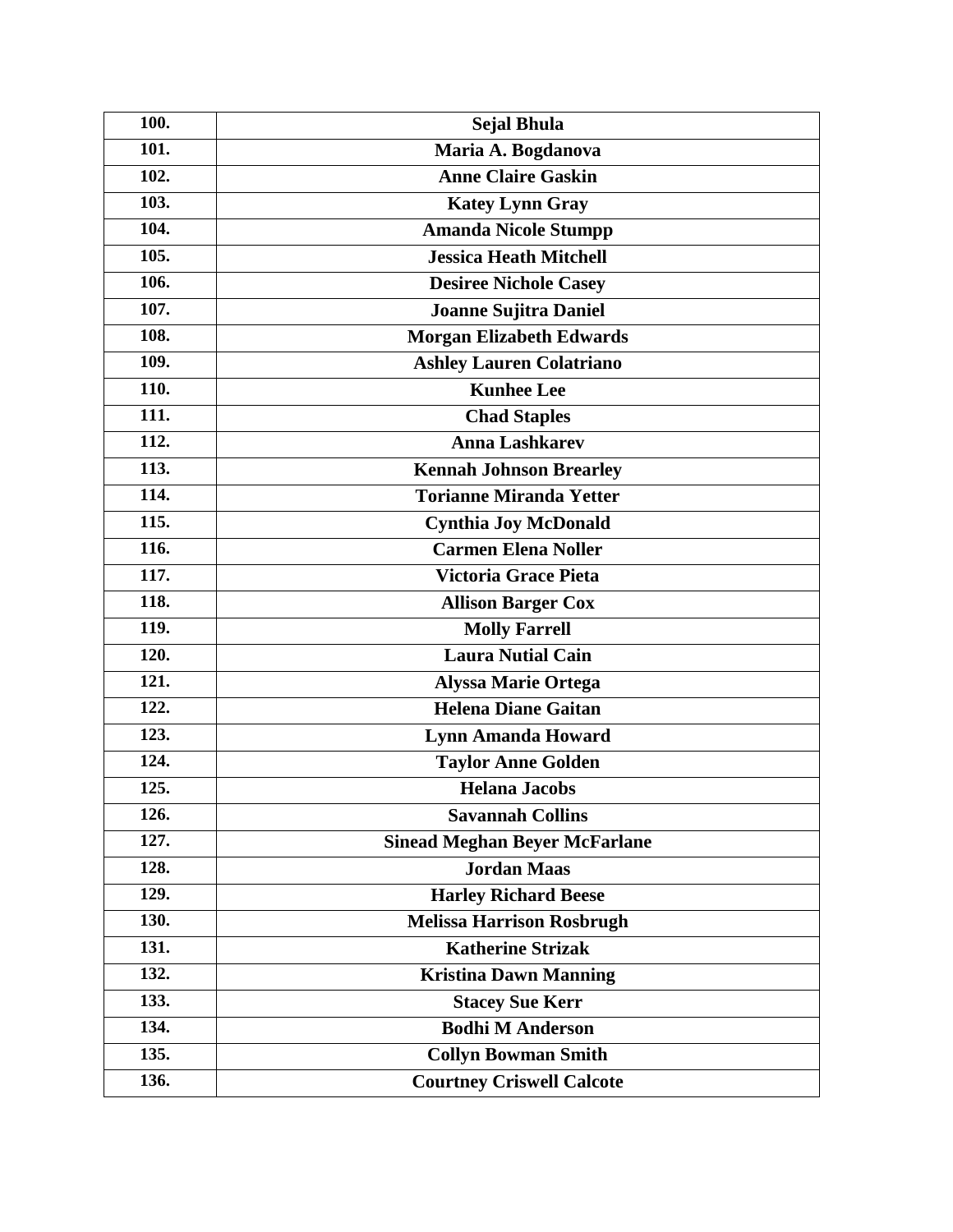| 137. | <b>Caroline Jane Brower</b>       |
|------|-----------------------------------|
| 138. | <b>Nichole Ann Waltz</b>          |
| 139. | <b>Cayla Mae Simmons</b>          |
| 140. | <b>Cynthia Earl</b>               |
| 141. | <b>Alexa Raenae Winter</b>        |
| 142. | <b>John Harold Siegel</b>         |
| 143. | <b>Vanessa Castro Lazaro</b>      |
| 144. | <b>Kaitlin Anne Phelps</b>        |
| 145. | Jenna Koster                      |
| 146. | <b>Elizabeth Anne Butler</b>      |
| 147. | <b>Sarah Elise Walter</b>         |
| 148. | <b>Melinda Spring Kessner</b>     |
| 149. | <b>John-Colby Timothy Carter</b>  |
| 150. | <b>Jeffrey Eric Hathway</b>       |
| 151. | <b>Cara Noelle Monforton</b>      |
| 152. | <b>Kasey Merritt Marlow</b>       |
| 153. | <b>Elizabeth Harrison Conyers</b> |
| 154. | <b>Rebecca Sheaff Greiner</b>     |
| 155. | <b>Carlos Arturo Arias</b>        |
| 156. | <b>Tyler David Little</b>         |
| 157. | <b>Margaret Anna Sease</b>        |
| 158. | <b>Joanna Joy Lloyd</b>           |
| 159. | David Jacobson Jr.                |
| 160. | <b>Nicholas Joseph Orlowsky</b>   |
| 161. | <b>Jill Coreen Gifford</b>        |
| 162. | <b>Jeffrey Thomas Kristan</b>     |
| 163. | <b>Courtney Durbin</b>            |
| 164. | <b>Anna Elizabeth Ballard</b>     |
| 165. | <b>Joshua Enrique Moreno</b>      |
| 166. | <b>Lynette Lipp McBride</b>       |
| 167. | <b>Nicole Marie Reynolds</b>      |
| 168. | <b>Melinda Ann Berg</b>           |
| 169. | <b>Lee Alexander Gray</b>         |
| 170. | <b>Kassie Nicole Russom</b>       |
| 171. | <b>Joseph Manget Driskell</b>     |
| 172. | <b>Kurt Alexander Waldthausen</b> |
| 173. | <b>Luke Daniel Holden</b>         |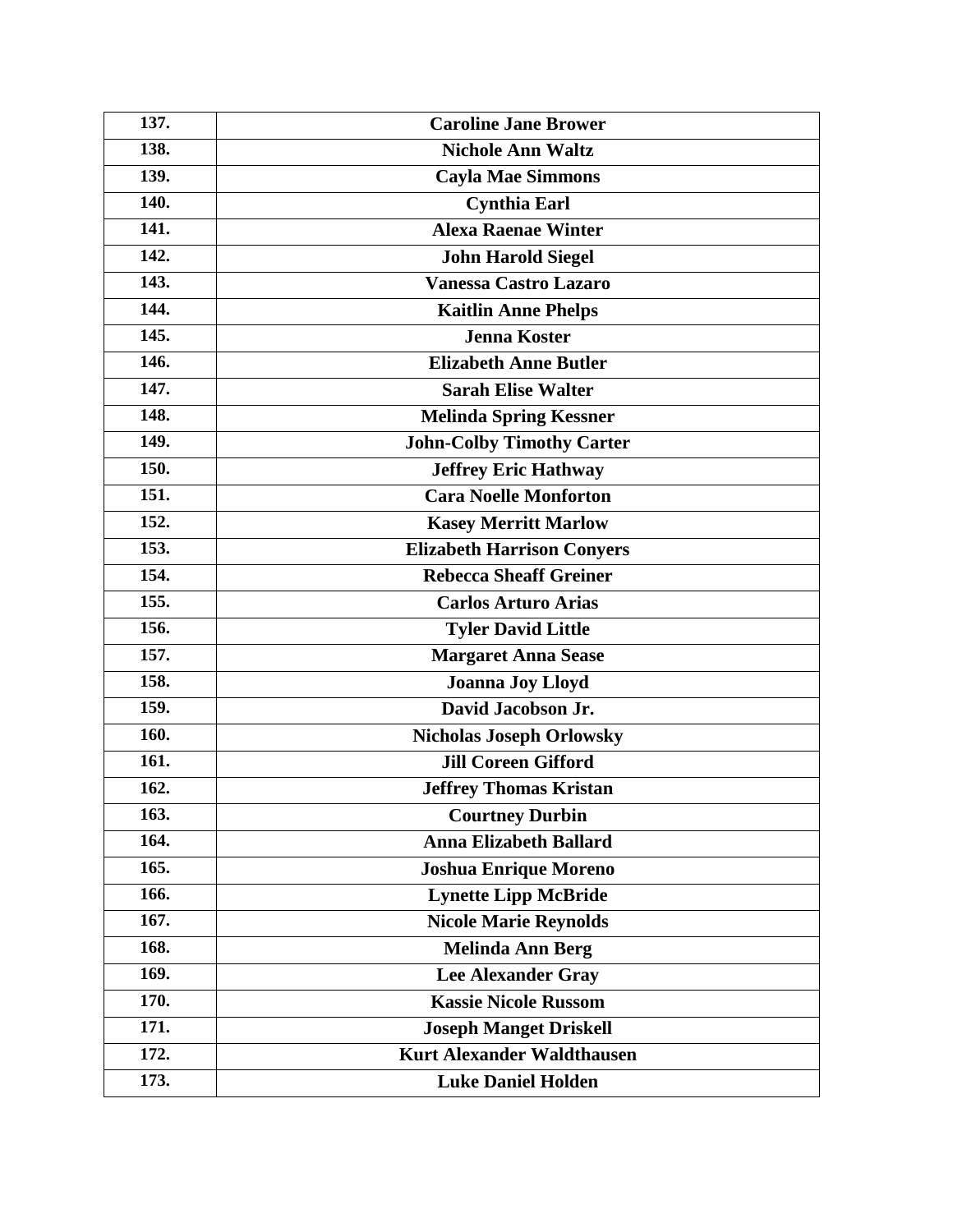| 174. | <b>Matthew Thomas Beauregard</b>   |
|------|------------------------------------|
| 175. | <b>Brianne Krista Larsen</b>       |
| 176. | <b>Laurie Sue O'Toole</b>          |
| 177. | <b>Connie C. Cordrey</b>           |
| 178. | <b>Thomas Novak</b>                |
| 179. | <b>Ashley Arts</b>                 |
| 180. | <b>Emmanuel Saintfleur</b>         |
| 181. | <b>Sydney Allsbrook Funderburk</b> |
| 182. | <b>Logan Seitzer</b>               |
| 183. | <b>Brittany Crosby Howard</b>      |
| 184. | <b>Jefferson Thomas Rabe</b>       |
| 185. | <b>Emily Elizabeth Sandlin</b>     |
| 186. | <b>Sarah Elizabeth Wetherell</b>   |
| 187. | <b>Heather Angela Youngberg</b>    |
| 188. | <b>Chelsea Lynn Tersavich</b>      |
| 189. | <b>Anthony Kenrick Maharaj</b>     |
| 190. | <b>Ryan Tyler Trout</b>            |
| 191. | <b>Jennifer Lynn Petrone</b>       |
| 192. | <b>Terra Lynn Schmitt</b>          |
| 193. | <b>Theresa Claire Phillips</b>     |
| 194. | <b>Shelby Lynn Plotkin</b>         |
| 195. | <b>Sarah Elizabeth Kelton</b>      |
| 196. | <b>Gabrielle Shebiro</b>           |
| 197. | <b>Amber Blythe Lanier</b>         |
| 198. | Poojitha Malli Goud Memula         |
| 199. | <b>Mary Catherine Buntin</b>       |
| 200. | <b>John Lurie Pate</b>             |
| 201. | <b>Tasnim Islam Reyes</b>          |
| 202. | <b>Toni Lynn Davis</b>             |
| 203. | <b>Carlyn Eleanor Odom</b>         |
| 204. | Krystyna Kuchinski                 |
| 205. | <b>Shayla Mae Kicklighter</b>      |
| 206. | <b>Erryn Christine Provencher</b>  |
| 207. | <b>Raina Elaine McKenzie</b>       |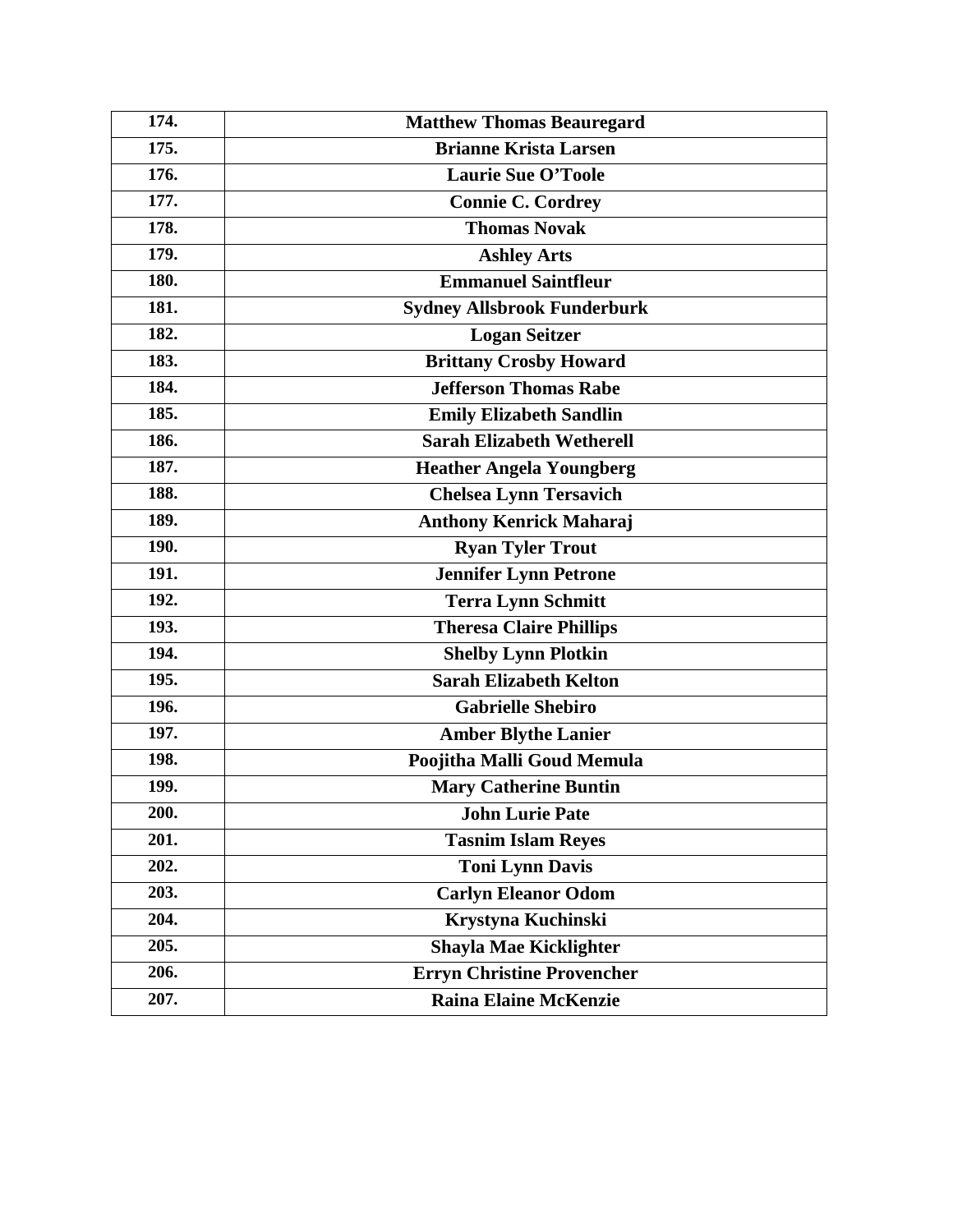## **5. Requests for Additional Skills**

There were no Additional Skills to review for approval/denial.

## **6. Standard Scopes of Practice**

There were no Standard Scopes of Practice to review for approval/denial.

# 7. **Application Appearance**

There were no application appearances for review.

# 8. **Consideration of Committee Vacancies**

There are no current vacancies to review.

# **9. Committee Member Team Expiring**

- **A.** Dr. Stephen R. Gardner, M.D. **[11/06/2021]-**Dr. McCallum made a motion that Dr. Gardner serve an additional four years as Committee Chair, Ms. Gillespie seconded. Motion carried.
- **B.** Dr. Anne G. Cook, M.D. **[12/31/2021]—**Dr. Cook, as Board President, currently serves as the Committee's ex officio member. Once Dr. Cook's term expires in December 2021, the new Board President will become the Committee's ex officio member. Therefore, no action is required by the **Committee**

#### **10. Chair Report and Administrator's Report**

A. FOR DISCUSSION AND ACTION: S.503 Law change takes effect 7/16/2021 allowing PAs to write Home Health orders. Dr. McCallum made a motion to have Home Health added to the PA Scope of Practice Guidelines Addendum form so that the Supervising Physician can determine if they want their PA to be able to write Home Health orders. It was determined that the existing licensed PAs in the state would need to send in an updated PA Scope of Practice Guidelines form with this question answered. Dr. Cook seconded. Motion Carried.

B. FOR DISCUSSION: Aesthetic Medicine Modified Scopes of Practice After a brief discussion, the PA Committee decided to continue to review the Aesthetic Medicine Modified Scopes of Practice the way they have previously on an individual level. The PA would need to submit competency in the skills that they are requesting and, if applicable, the Supervising physician would need to present competency that they are qualified to supervise the PA in the skills requested.

C. FOR DISCUSSION: Standard Board Approved Scope for Occupational Health submitted for Family and Internal Medicine Specialties After a brief discussion, the PA Committee recommended that the Standard Board Approved Scope of Practice for Occupational Health falls under the broader specialties of Family Medicine, Internal Medicine and the Emergency Medicine. The PA Committee found no reason why these Scopes should not be approved at staff level when the Primary Supervising Physician's specialty is Family Medicine, Internal Medicine, or Emergency Medicine.

D. FOR DISCUSSION: Submission of New Scope of Practice & Additional Skills for previously approved PAs The PA Committee decided to follow the established precedent that if the PA is working within the same practice group they would not need to submit the proof of competency again with their Additional Skills Request. However, if the PA submits a New Scope of Practice and Additional Skills Request form